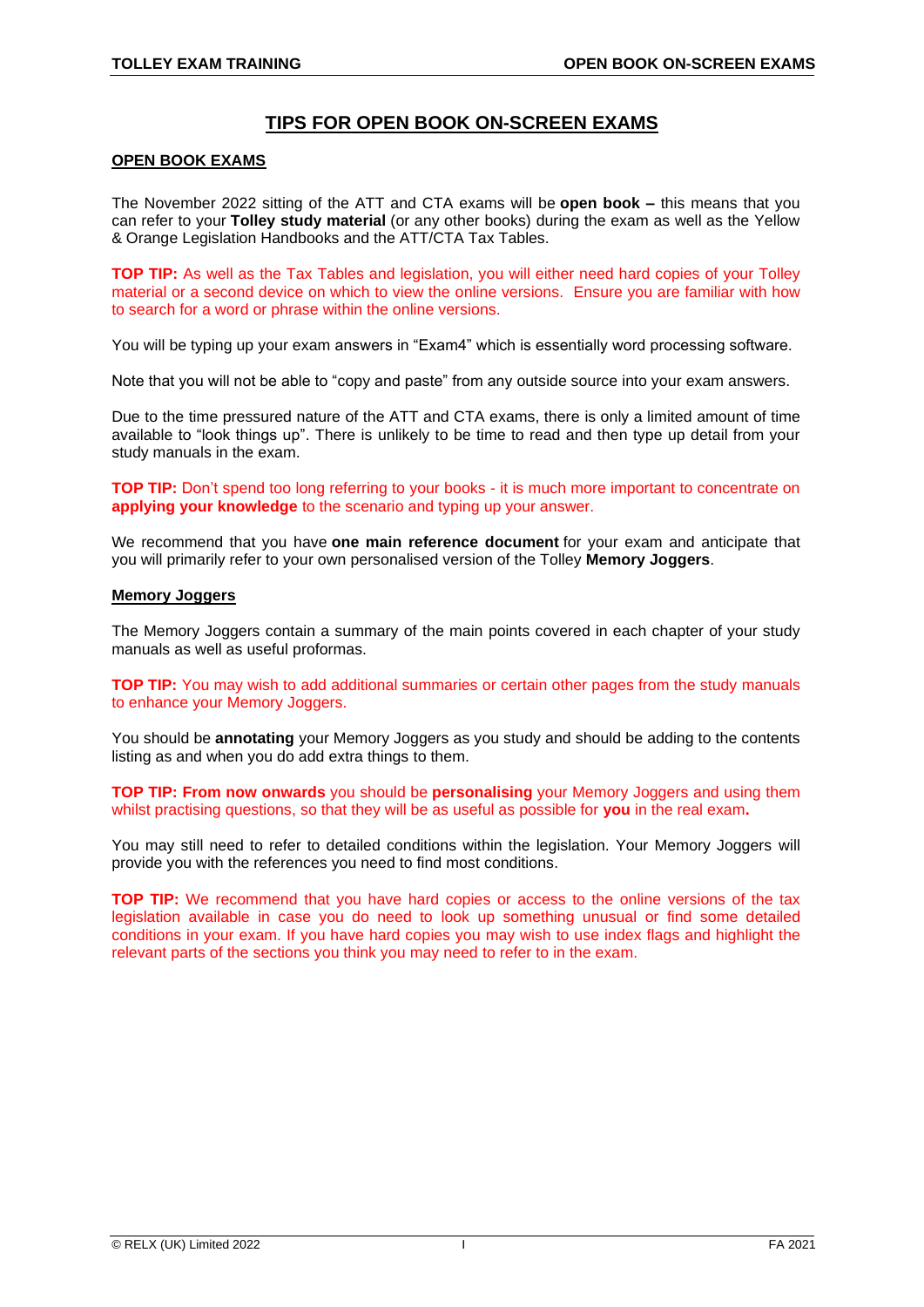#### **Other books**

If you are sitting an ATT paper you should also have your copies of the latest editions of the **Law, Ethics and Accounting books** to hand to help answer any questions that test the specified chapters from those books. You can again use index flags and highlight these books. Note that for Ethics, the PCRT guidelines are also reproduced in the miscellaneous section of Part 2 of the Yellow Legislation Handbook.

**TOP TIP:** Ensure you are aware which chapters of the CBE books are examinable in your specific ATT paper as covered in the Order of Study document on the Academy.

# **Practice**

The key to passing the ATT and CTA exams is **question practice** - it is much more important to focus your time on typing up proper answers to questions rather than reading the study manuals or making your own notes.

As you do the questions within our material and sit each practice exam, use your Memory Joggers and work out how much time it takes to look things up. Overall, we think that you are likely to realise that the questions require you to **apply your knowledge** rather than type up information from your study manuals and that in order to pass you will need to only be looking things up sparingly.

# **Warning!**

Another danger is that with your study manuals available, you will "strive for perfection" – you need to bear in mind that the pass mark is 50% so perfect answers are not expected. When you start a question you are scoring marks quickly, but the longer you spend on a question, the longer it takes to score each mark. In a 20-mark question, most candidates can get the first 6 or 7 marks - the **key to passing is getting the next 5 or 6 marks** to take you to 12 out of 20.

**TOP TIP:** Don't worry about the last few marks! Over-running on one question and omitting a whole question or even part of a question means you risk failing the paper!

#### **Summary**

- Your main reference material should be your **annotated Memory Joggers**
- **Personalise these** as you study, adding your own notes and tips and perhaps even add pages from the study manuals
- **Practise using** your Memory Joggers and **ensure you can navigate round them** well
- Do also have your full study manuals and legislation available to refer to
- ATT and CTA APS students should also have the latest versions of the CBE text books for Law, Ethics and Accounting available to refer to
- Do not become overly reliant on looking things up
- Questions will mostly have requirements where you need to **apply your knowledge** to the scenario set to pass the exam
- **Manage your timing carefully** there is not much time to refer to any books in the exam and typing up chunks of study material straight from the books is unlikely to score marks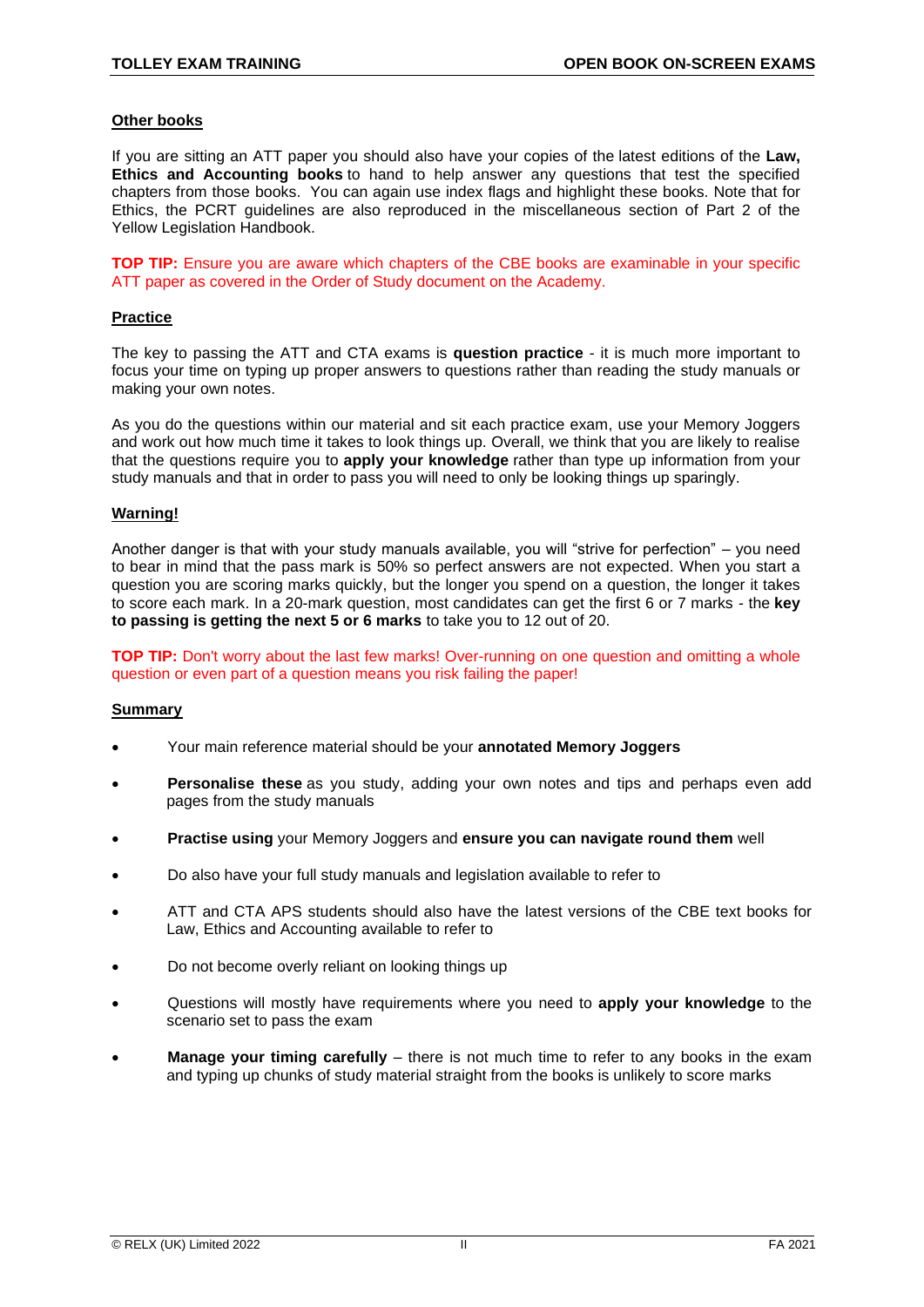#### **ON-SCREEN EXAMS**

As your real ATT and CTA exams will be sat online, Tolley provide an on-screen system to allow you to get used to typing up answers to the questions in your question banks and to sit your practice exams and mocks online. You can access the on-screen system via the Academy.

The Tolley system closely simulates the functionality of Exam4 which is the system the ATT and CIOT used in 2021 and is again be using for the 2022 exam sittings.

TOP TIP: Have the relevant Tax Tables, your annotated Memory Joggers, the legislation and any other books you wish to refer to ready ahead of starting each practice exam and mock.

You need to **remain online** throughout the Tolley exams and your answers will be **auto-saved**.

The initial Tolley knowledge tests (ATT Papers 1 and 2 only), practice exams and your Pre Revision Mocks will not be timed exams (and you can save and re-enter the exam to enable you to attempt the questions separately in a number of sessions should you wish) but your final Revision Mock exam will run for 210 minutes (3 hours 30 mins) apart from CTA AW which will run for 195 minutes (3 hours 15 minutes). It is **not possible to pause** the Revision Mock once the timer has started – it must be sat in one go.

TOP TIP: One difference is that there is no countdown timer in Exam4 - you will have to monitor your time yourself. You will also need to stop your exam yourself at the right time and the time taken is recorded. Submitting your exam is a separate step that must be completed but is not part of the timed exam.

During the Tolley exams (and in Exam4) your screen will have the **question paper on the right hand side** and a **text box on the left hand side** for you to type your answers into.

You can use the copy, cut & paste functions WITHIN the system (but cannot copy from external sources) and can also use bold, italic & underline, as well "undo", "redo", "delete" and "backspace".

For computational answers the ATT/CIOT say you MUST use the tables functionality to layout your answers (part from single line computations involving just multiplying/adding a couple of numbers).

The ATT/CIOT guidance also says that a comma separator MUST be used for larger numbers (so type 10,000 rather 10000) and that columns should be headed with a £ sign (if you do not have the £ sign on your keyboard you should type GBP instead).

**TOP TIP:** In Exam4 there will be specific sections within the answer box for you to type each answer into with "dividers" between each answer.

# **Format of the exam**

# ATT:

The paper will have a mixture of computational and written questions with no question choice. **Part I has** between 10 and 20 **"short form" questions** worth between 2 and 4 marks. **Part II has** between 3 and 5 **long questions e**ach between 10 and 20 marks (often split into shorter subsections with marks specifically allocated). Although you can answer the exam paper in any order you wish, we find most ATT students prefer to **attempt the short form questions in Part I first**. Part I will cover a range of topics and they will get your 'brain into gear' ready for the longer questions.

#### CTA Awareness (AW):

The paper will contain all 5 Modules and it is vital you answer the questions from your 3 chosen modules. Failing to do so will affect the Advanced Technical papers you may attempt. Each module has **12 questions worth 5 marks each**. The questions may be written or numerical or a mixture of both. You should answer **in bullet point format and use summary computations.**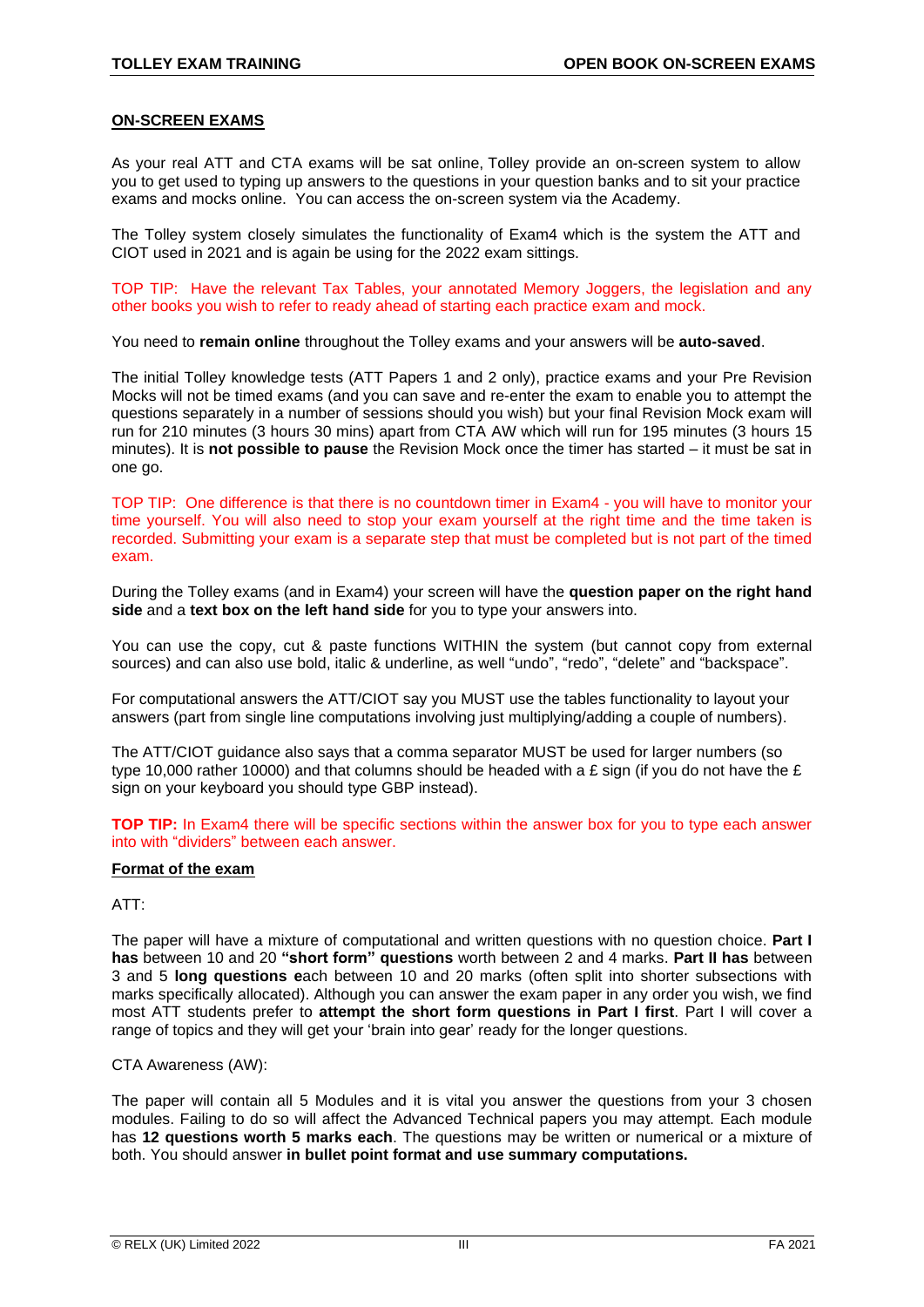CTA Advanced Technical (AT):

The paper will contain a number of **long form questions** each set for **10, 15 or 20 marks**. There will be a mixture of **computational and written** style questions. All questions are **compulsory.** There are usually six questions.

CTA Application and Professional Skills (APS):

The paper will contain one case study style question with a requirement and various exhibits including the pre seen information (which is published two weeks before the real exam).

#### **Approach to the exam**

**For ATT and CTA AT, take time to read through the long questions** to get a feel for the style of the questions, technical content and ultimately what you are being asked to do. **Never simply attempt the long questions in the order they appear**.

**TOP TIP:** Answer your **best question** (or best AW Module) **first** and make sure you clearly label which question your answer relates to in the Tolley on-screen exams (you will need to include the answer within the right "divider" within Exam4).

#### **Timing is the key**

All the ATT, CTA AT and CTA APS exams are 3.5 hours (210 minutes). The CTA AW paper is 3 hours 15 minutes (195 minutes).

**Timing is fundamental to passing the exam.** More students fail the exam due to messing up the timing rather than anything else. To get your timing right, you should note **down the end time** for each question (or for the whole of ATT Part I or each AW Module as appropriate).

**TOP TIP:** During the exam we recommend you **allocate 1.9 minutes per mark (or 5 minutes per AW question)** which allows some time at the start to look through the paper and work out which order you will do the questions/Modules in as well as some time at the end to review your answers and revisit questions as needed.

As you attempt more and more questions **you will speed up** in your:

- Understanding of what the question is asking
- Recall of technical content
- Use of your open books and the legislation
- Phrasing of what you want to say
- Typing up of your answer

#### **TOP TIP**: Look for the easy marks

There are usually some **easy marks in a question**, so **aim to score those at the start of each question**. The last few marks you are trying to get by finishing that question are likely to be the harder marks – better to focus on securing the easy marks at the start of the next question.

**TOP TIP:** Never waste time getting stuck on a question – always keep moving to keep scoring marks!

If you have time at the end you can always go back – even if it's just to type up a few extra bullet points!

**TOP TIP:** Note down on a piece of paper as you go the numbers of the questions you'd like to revisit if you have time at the end of the exam.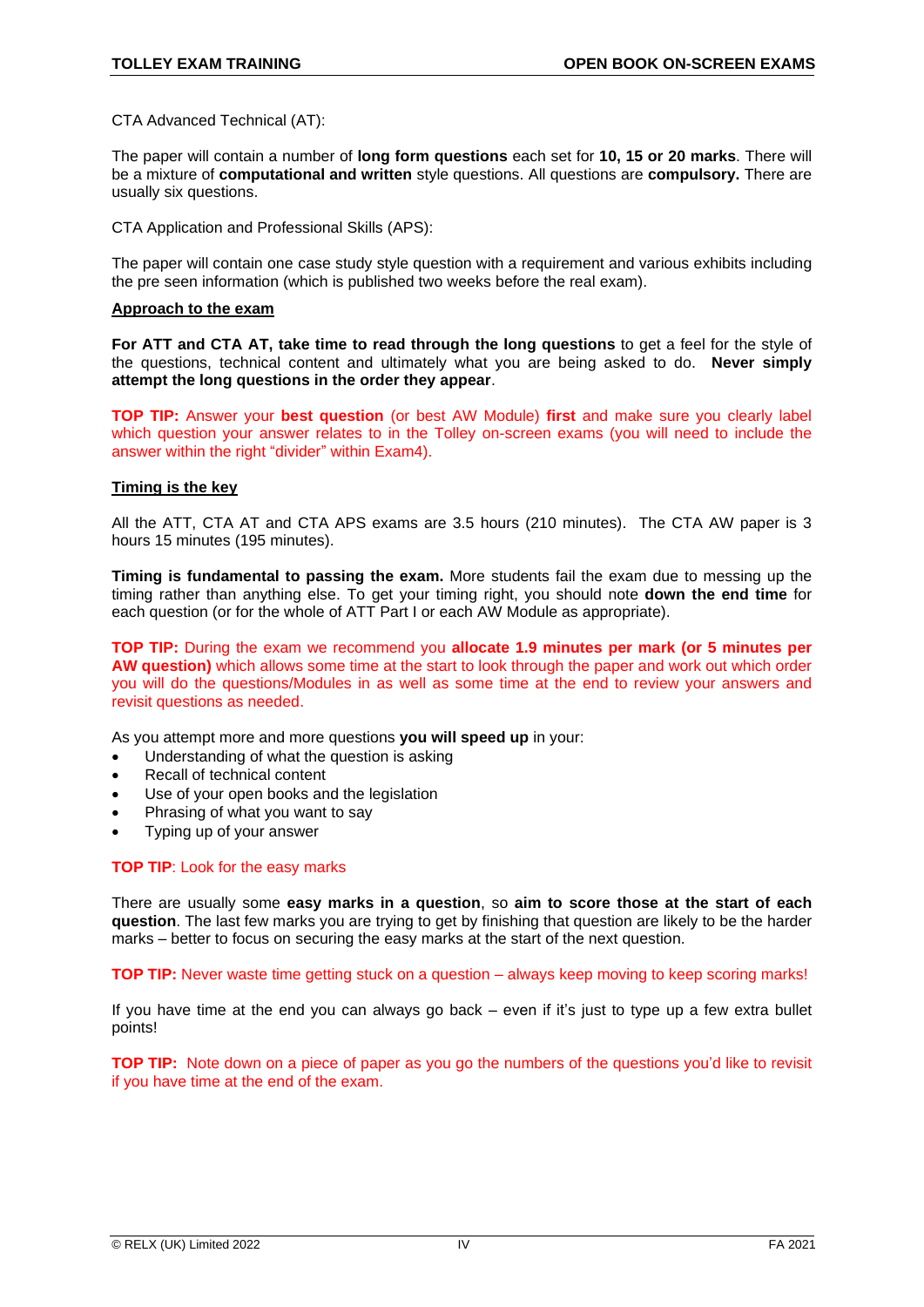#### **Presentation of long questions**

Using the correct format for your **ATT** answers is extremely important in the exams, e.g. report, letter, notes, memorandum. If the correct format is not used, marks will be lost unnecessarily. **There are marks specifically available for presentation** in Part II of all ATT papers. Suggested layouts are provided in Appendix A.

**For Part II of the ATT papers and the CTA APS paper calculations should be in an Appendix then cross-referenced** to the main body of the report/letter. When writing to a **client, try and explain things simply** without using overly technical phrases or section numbers.

The **CTA AT** papers will not require you to create an answer in a specified format – there will be up to two bonus "presentation and higher skills" marks across the whole paper awarded on marginal scripts in the real exams and these will primarily be awarded for the clarity of your explanations rather than the format of your answer. Detailed **technical** answers are expected, with references to legislation and case law. You should be producing full and reasoned answers sufficient to demonstrate your knowledge and application in order to gain the available marks. Brief bullet points are unlikely to be sufficient.

There are no presentation marks available in the **CTA AW** paper.

Try not to put more than one important point in each paragraph. Leave a line between each paragraph (you are inviting the marker to pause and award marks!)

# **TOP TIP**: Think "**one point per paragraph**".

Paragraphs should not run to more than 3 or 4 lines. Using **short "snappy" paragraphs makes answers easier on the eye**, and therefore more likely to attract marks. "White space" is important and helps the marker.

For **computational questions** use the correct **pro forma** – so for an income tax calculation **use the tables with the numbers into columns** for savings, non-savings and dividend income etc. **Spread it out, referencing in workings** so it is nice and easy for the marker follow.

Wwhen you are adding up a column of numbers either underline the last number or show the final total in **bold** font to help the marker follow your workings.

Include a  $E$  sign at the top of each column of numbers. If you do not have the  $E$  sign on your keyboard type GBP instead.

**TOP TIP:** Type up your computations using our on-screen question banks and practice using the onscreen tables functionality throughout your studies.

#### **Using abbreviations**

Abbreviations **can** be used in your answers - you should type out the full wording the first time you use the term **in each answer** and then show the abbreviation you wish to use in brackets afterwards so for example "business asset disposal relief (BADR)". You can then use that abbreviation from then on in that answer.

In computations you only need a  $E$  sign at the top of each column of numbers and you can use well known tax terms such as b/f, c/f, CAs, TWDV, WDA, AIA, P&M, IT, NIC, PA, CGT, AEA, PPR, IHT, PET, CLT, CT, TTP, NTLR etc

Workings should always be done to the nearest pound and nearest month unless told otherwise.

We recommend that you avoid typing £10k and instead use £10,000 for clarity.

**TOP TIP**: Try out the abbreviations you plan to use in your practice exams and if the Tolley markers do not know what they mean then do not use them in your real exam answers.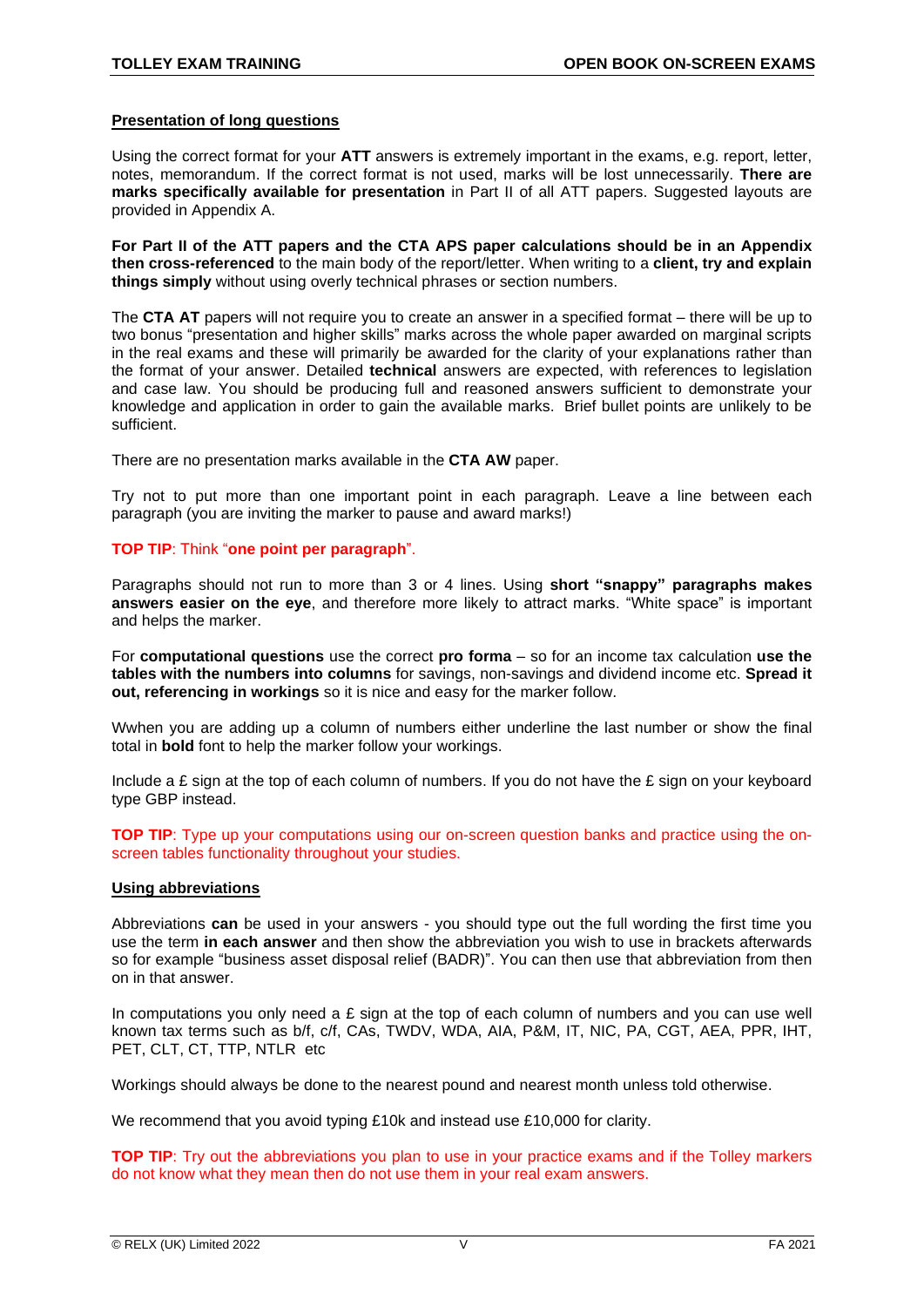# **Requirements**

The table below shows some **typical phrases** used in the requirements in the ATT and CTA Advanced Technical questions and what they mean:

| Calculate / Compute                            | Work something out mathematically                                                                                     |
|------------------------------------------------|-----------------------------------------------------------------------------------------------------------------------|
| Discuss                                        | Provide details about and evidence for or against two or more<br>different views or ideas                             |
| Explain                                        | Describe how something works in a way that makes it easy to<br>understand                                             |
| Explain,<br>with<br>supporting<br>calculations | Describe how something works in a way that makes it easy to<br>understand and illustrate the answer with calculations |
| Identify/State/List                            | State the answer in a few words without explanation or<br>description                                                 |
| Show                                           | Demonstrate or prove something                                                                                        |
| Summarise                                      | State the most important parts of something using concise and<br>precise wording                                      |

There are some more detailed examples in Appendix B.

#### **Reviewing your answers**

The first thing the marker will do is read your answer through as a whole – what overall impression are you giving of your ability? Have you put the marker in a good mood as soon as they see your script, or are they going to be dreading marking what you have submitted?

#### Key **presentation considerations** include:

- Spacing your answer out
- Ensuring you have clearly labelled which question each answer relates to (for Tolley on-screen exams)
- Using the appropriate pro forma for calculations and cross referencing your workings
- Using subheadings and short paragraphs in written answers

#### **TOP TIP**: Read through your answer when finished

You will be able to make some small corrections at this review stage – have you missed out a vital word such as "not", or can you think of another point or two to add?

With numerical questions if you make a mistake in the first part of your answer which means the rest of your numbers are wrong don't panic! **The marker will only penalise once for the initial error. You will gain 'follow-through' marks.**

If on review, you realise you made a mistake which affects large part of the answer and the numbers **DO NOT try to re-work the correct answer in full**. Instead, put a note at the bottom of your answer showing the error. In this case you can still obtain good marks for the answer.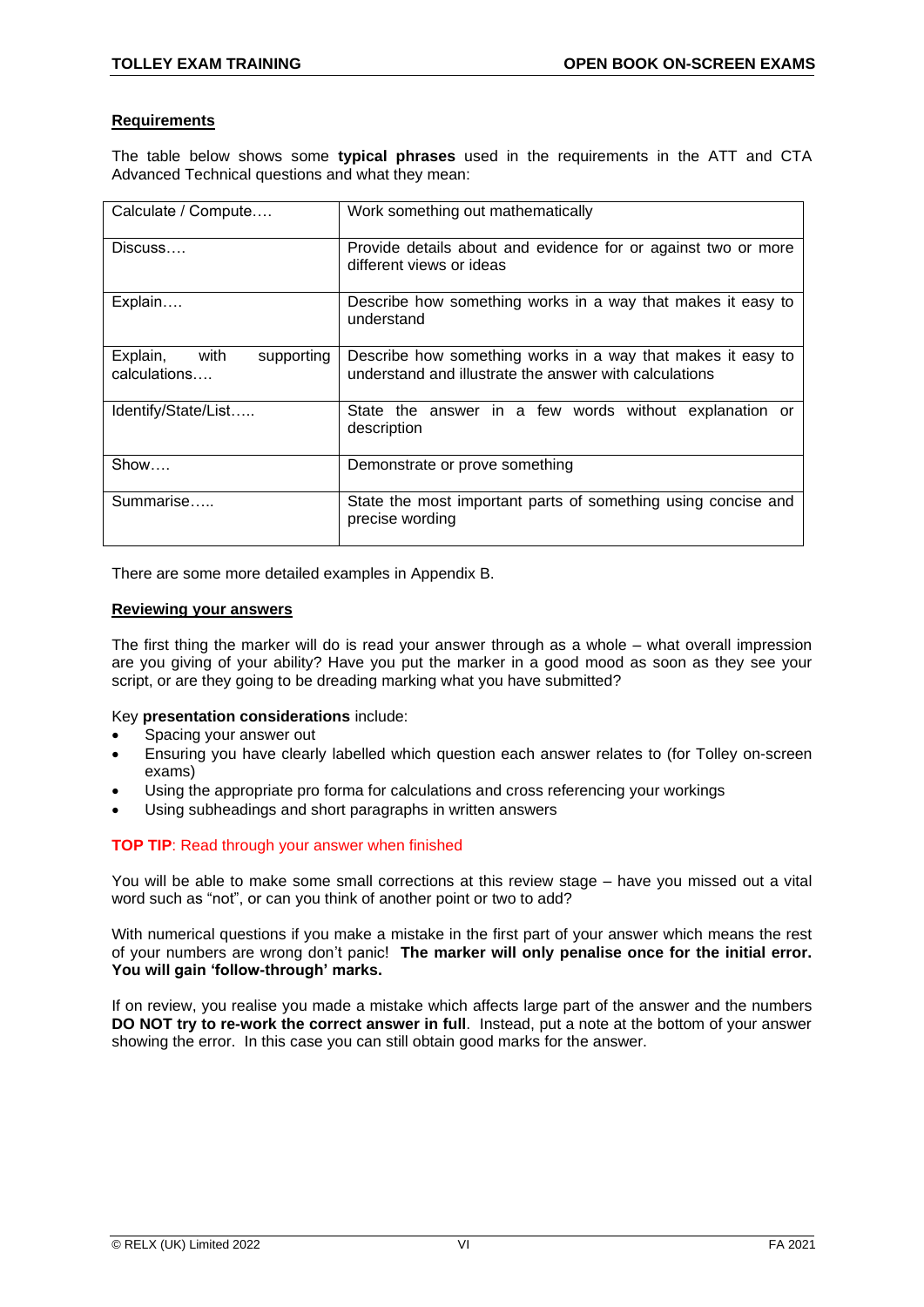### **When you get your practice/mock exam answer scripts back, review your answers together with the model answer**

On your marked script, look at what **scored marks** and what was a waste of effort and **scored nothing**. Look at **mistakes made** – were they just silly errors or had you misunderstood something? Did you miss easy marks due to **poor time allocation**?

Your answer is unlikely to look exactly like the model answer. This does not matter if you have covered the key points. When going through the model answer it can be useful to **highlight the points you did get** (even if you covered them in a different order/worded them slightly differently).

Where you missed points, review why that happened:

- Did you misinterpret the question?
- Did you answer the question asked or the question you wished they had asked?
- Did you forget about a particular technical point you know well?
- Did you not understand the point they made?
- **How will you make sure you don't make the same mistake again?**

Remember – the practice exams and mocks are designed to test and stretch your knowledge. They provide a good test to see how your studies are going.

**TOP TIP: Review, reflect, learn for next time**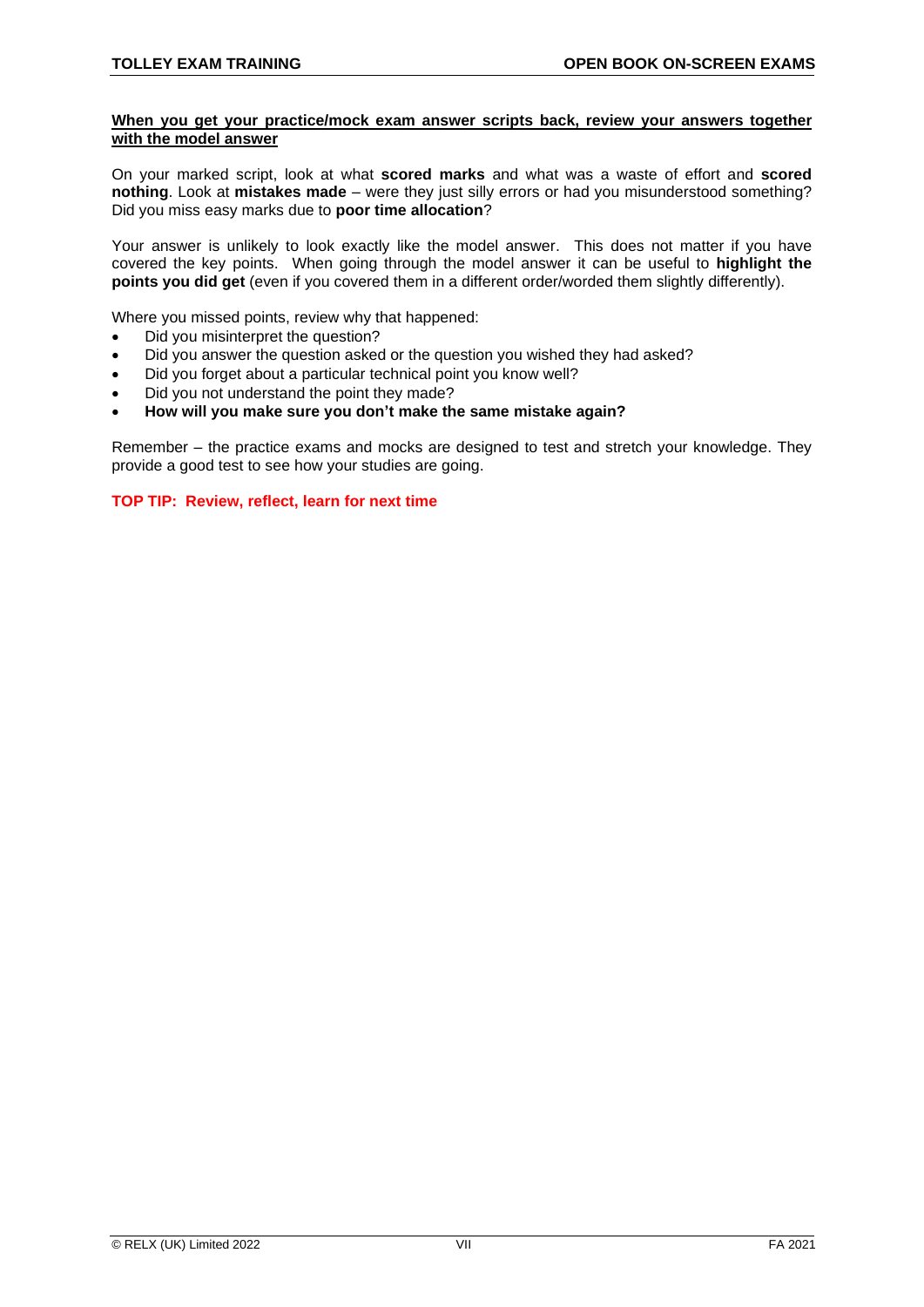#### **APPENDIX A SUGGESTED LAYOUTS FOR A MEMO/EMAIL/REPORT OR A LETTER FOR PART II OF THE ATT PAPERS AND CTA APS**

It's a good idea to practice these layouts and **have a typical opening/closing line in mind** so you don't have to waste time thinking of one in the exam.

For a letter it's a good technique to start by typing up your opening format. Further down the text box you could type closing line with sign off. Then go back up in the text box and complete the earlier part of your letter.

# **Report/Memorandum/Email**

*These should be headed:*

To: From: Subject: Date:

*Briefly state the purpose of the report etc in the first paragraph.*

*The final paragraph should include recommendations or a conclusion depending on the question.*

*In the CTA APS paper you should include an executive summary towards the start of your report.*

# **Letter**

*The letter should be addressed correctly using the address information in the question if given (if not given you may short cut with "Your address", "My address", "Date") and be headed, finished and signed off (do not use your own name – "Tax Adviser" will do).*

The following format is acceptable:

[Client Name & Address per Q]

[Firm's Name & Address per Q]

Date

Dear [Client Name per Q]

SUBJECT OF LETTER

Body of letter

Please do not hesitate to contact me if you have any further questions.

Yours sincerely

Tax Adviser

*There should be a brief introductory paragraph and recommendations or a conclusion depending on the question.*

*In the CTA APS paper you should include an executive summary towards the start of your letter.*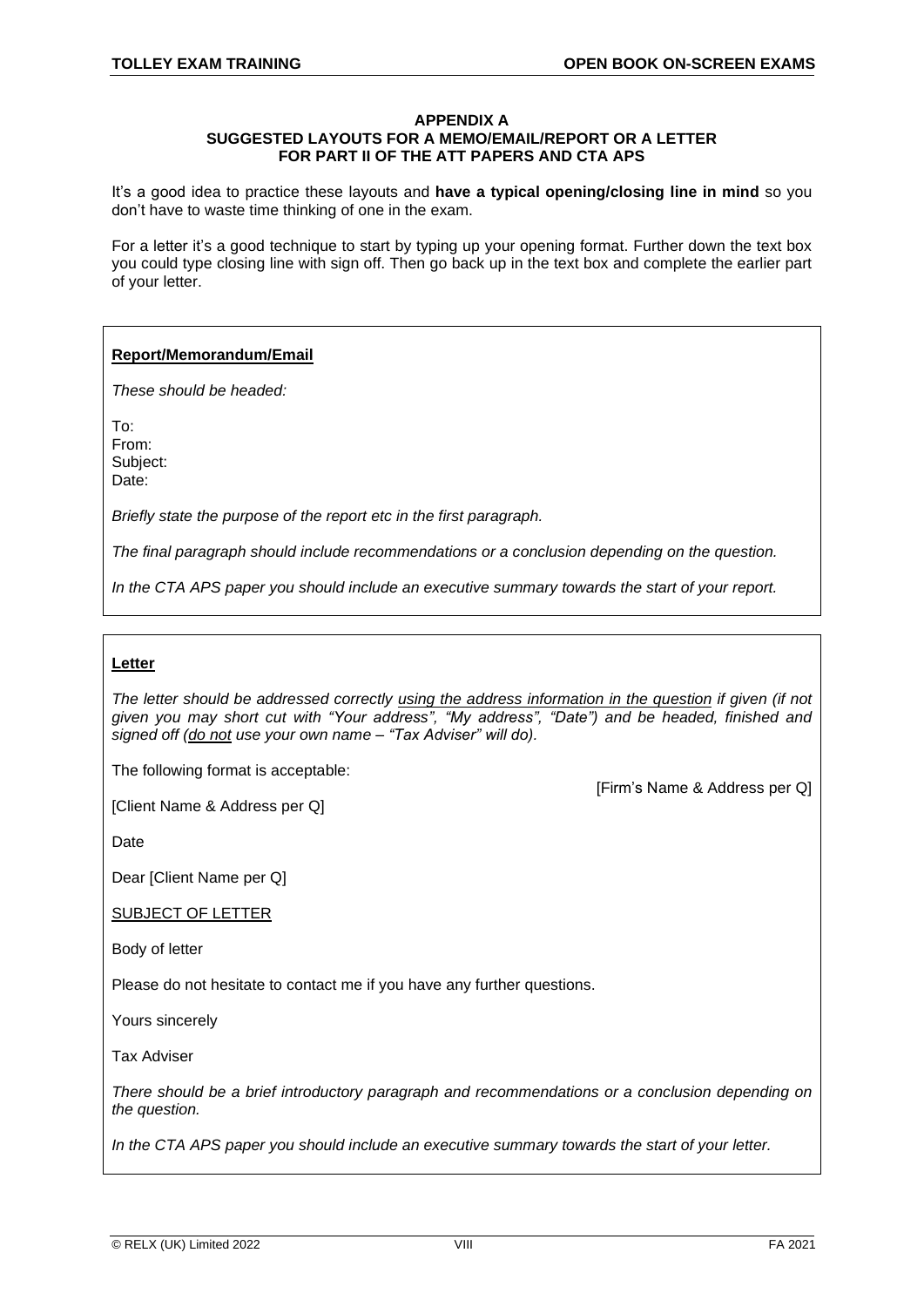# **APPENDIX B EXAMPLES OF REQUIREMENTS**

Below are some examples of the different requirements that you may see in the ATT and CTA AT exams. Note that not all the topics covered below will be in the syllabus for your paper - the examples are provided to show what is expected in the exam answers.

| <b>Discuss</b> whether Melvin is trading                                                                 | The Courts have developed a number of tests to determine<br>whether somebody is trading and these are known as the<br>badges of trade. We need to take a detailed look at the badges<br>of trade in order to determine whether the activities carried out by<br>Melvin amount to a trade.                                                                                               |
|----------------------------------------------------------------------------------------------------------|-----------------------------------------------------------------------------------------------------------------------------------------------------------------------------------------------------------------------------------------------------------------------------------------------------------------------------------------------------------------------------------------|
|                                                                                                          | First of all, we will need to identify whether there is a profit<br>seeking motive. It is not the existence of a profit which is<br>important, it is the motive to earn one. However, HMRC will only<br>really be interested in this issue if a profit has actually been<br>earned because then they have got something to tax.                                                         |
|                                                                                                          | Here Melvin clearly entered into this venture to make a profit as it<br>is stated that it provides him with his sole source of income and<br>he viewed it as a profitable business.                                                                                                                                                                                                     |
|                                                                                                          | Another badge of trade is the frequency and number of similar<br>transactions. If something is done once, never to be repeated<br>again, it is less likely that it would be counted as trading.<br>However, if it is done again and again, it is more likely that this is<br>trading.                                                                                                   |
|                                                                                                          | At the moment only made three disposals have been made and it<br>is arguable yet whether this amounts to a trade but certainly if<br>this pattern were to continue it becomes more and more likely<br>that this will be considered to be trading activity.<br>etc                                                                                                                       |
| <b>Summarise</b><br>why<br>matters<br>it<br>whether Melvin is trading<br>or<br>disposing of investments. | If Melvin is trading then he will be subject to income tax at up to<br>45% and national insurance contributions at 9%/2% on the<br>profits of the business. Whereas if he is merely disposing of<br>investments then the sale of antiques would be subject to capital<br>gains tax at a maximum of 20%.                                                                                 |
|                                                                                                          | As Melvin has other income which uses up his personal<br>allowance and takes him up to his basic rate band, any trading<br>income would be subject to income tax at 40%. If he was<br>investing, then he would have the annual exempt amount<br>available to him that would mean the first £12,300 of his gains<br>would be tax free and the balance would be subject to CGT at<br>20%. |
|                                                                                                          | Investing therefore is taxed at a much lower rate of tax than<br>trading and Melvin may well prefer to be taxed as an investor.                                                                                                                                                                                                                                                         |
|                                                                                                          | In addition, there are various reliefs available against capital<br>gains tax                                                                                                                                                                                                                                                                                                           |
|                                                                                                          | etc                                                                                                                                                                                                                                                                                                                                                                                     |
| <b>Calculate</b><br>(or<br>Compute)<br>the                                                               | Price paid = £1m + VAT $@$ 20% = £1.2m                                                                                                                                                                                                                                                                                                                                                  |
| SDLT due on the purchase of the<br>property.                                                             | SDLT due:                                                                                                                                                                                                                                                                                                                                                                               |
|                                                                                                          | £150,000 x 0% = £0                                                                                                                                                                                                                                                                                                                                                                      |
|                                                                                                          | £250,000 - £150,000 x 2% = £2,000                                                                                                                                                                                                                                                                                                                                                       |
|                                                                                                          | £1.2m - £250,000 x 5% = £47,500                                                                                                                                                                                                                                                                                                                                                         |
|                                                                                                          | Total = £49,500                                                                                                                                                                                                                                                                                                                                                                         |